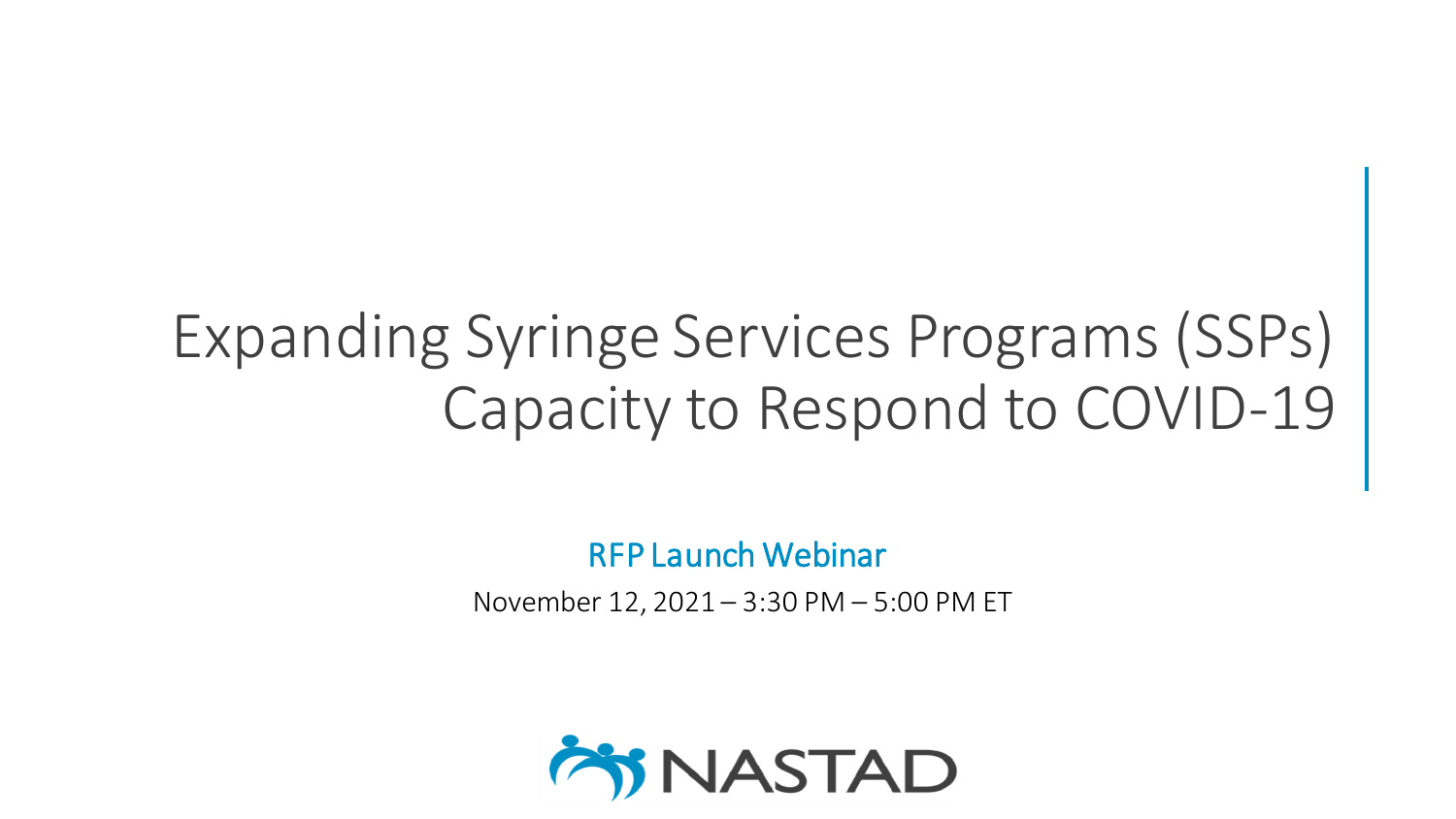### ABOUT NASTAD

**WHO:** A leading non-partisan non-profit association that represents public health officials who administer HIV and hepatitis programs in the U.S.

**WHERE:** All 50 U.S. states, the District of Columbia, Puerto Rico, the U.S. Virgin Islands, seven local jurisdictions receiving direct funding from the Centers for Disease Control and Prevention (CDC), and the U.S. Pacific Island jurisdictions.

**MISSION:** NASTAD's mission is to advance the health and dignity of people living with and impacted by HIV/AIDS, viral hepatitis, and intersecting epidemics by strengthening governmental public health and leveraging community partnerships.

**VISION:** NASTAD's vision is a world committed to ending HIV/AIDS, viral hepatitis, and intersecting epidemics.

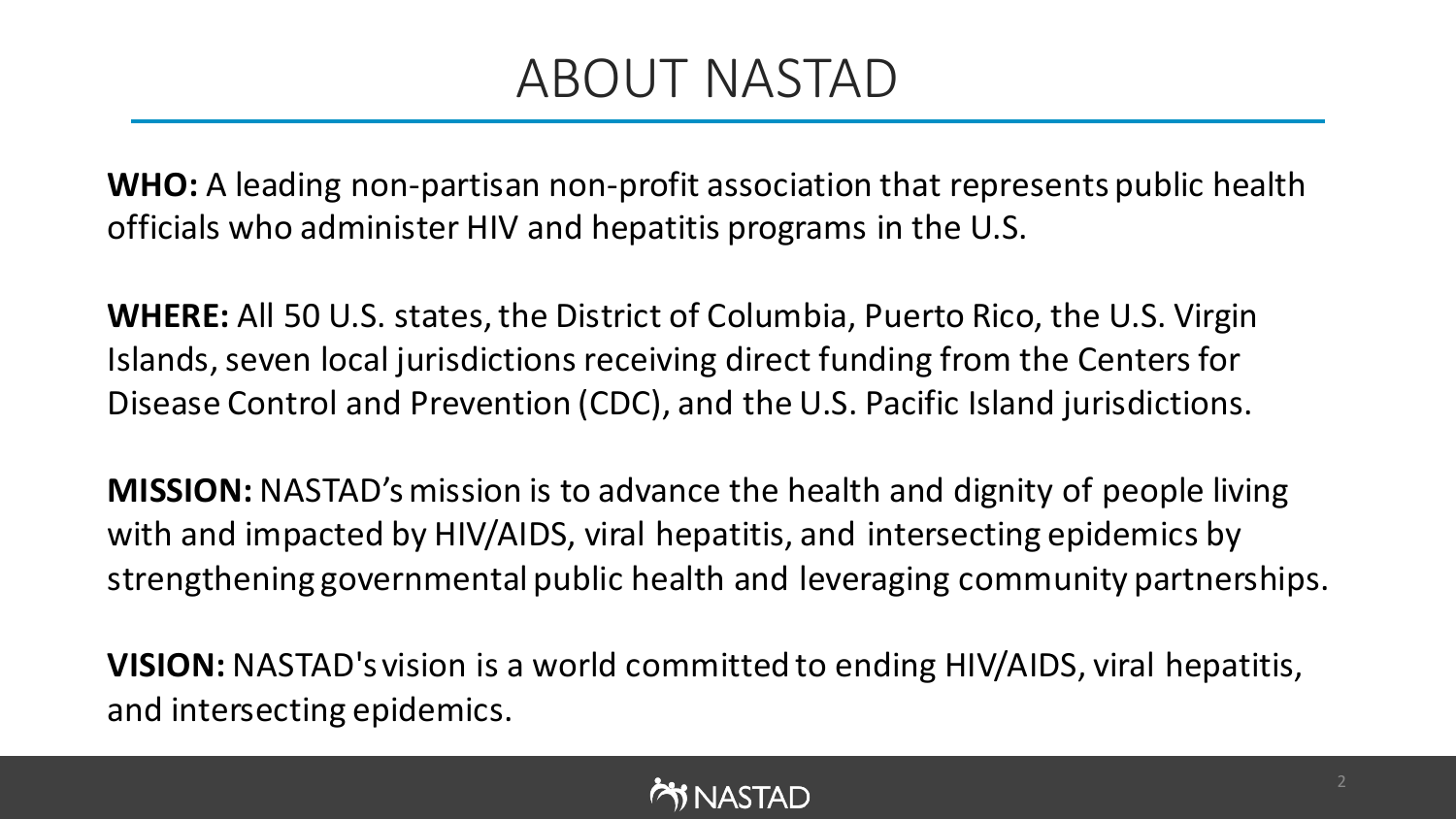# AIDS UNITED



**Community** LEADERSHIP BUILDING BUILDING<br>Policy & Advocacy<br>Strategy Essential akin **CAPACITY BUILDING** Technical Assistance on

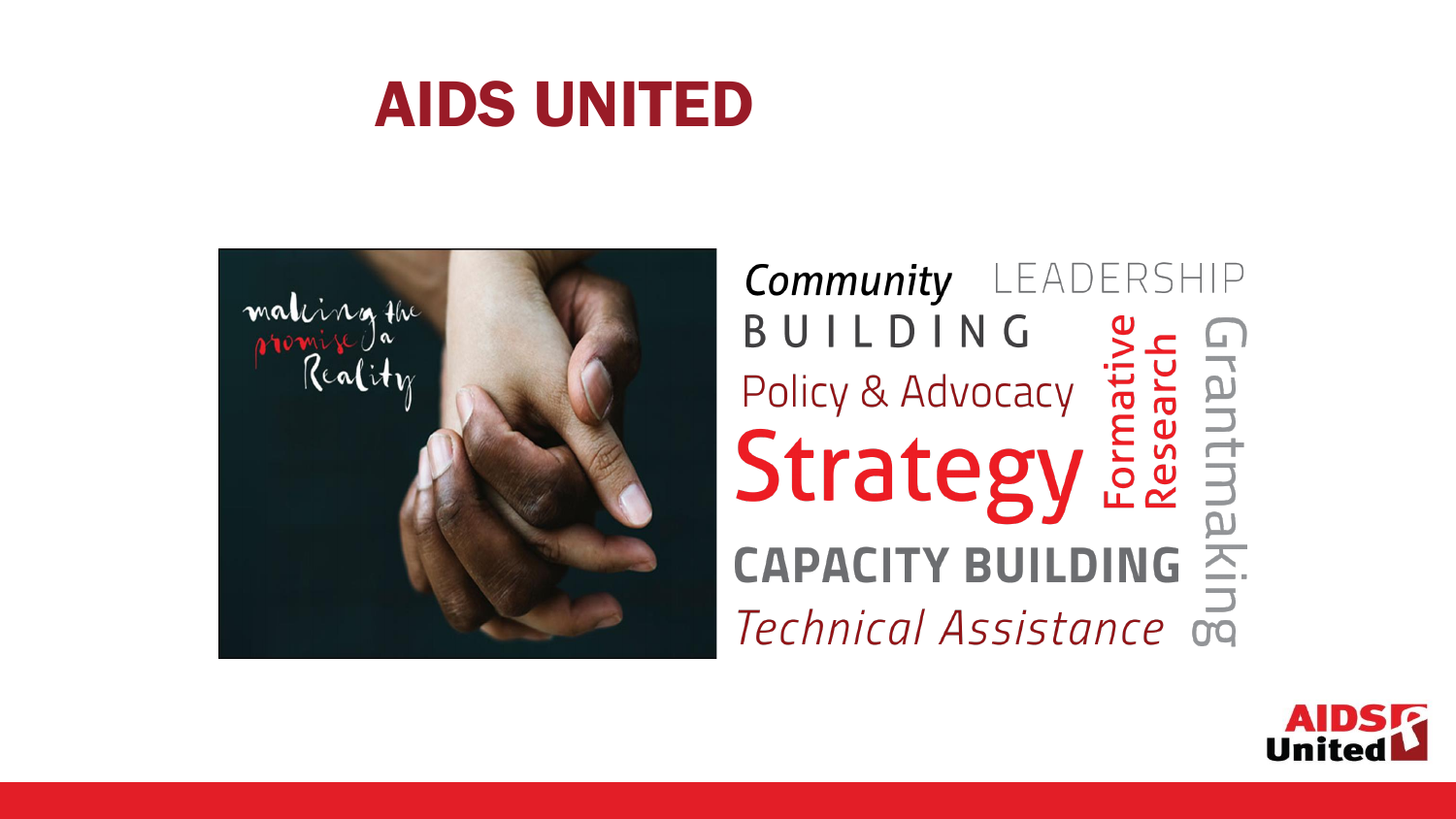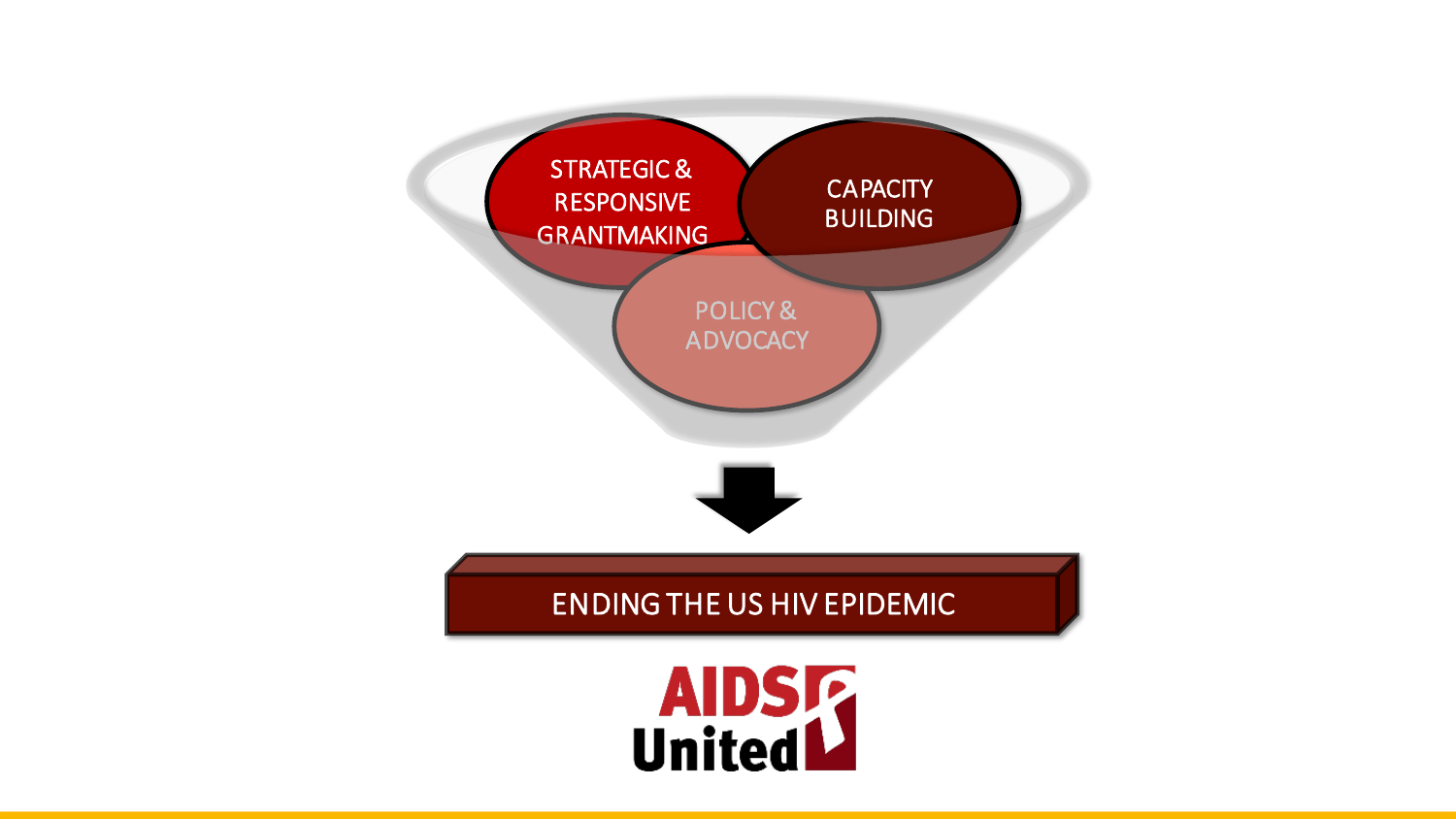# **AIDSR**<br>United

For over 20 years, AIDS United has supported community-driven responses to the HIV epidemic through robust and diverse strategic grantmaking initiatives that reach the nation's most disproportionately affected populations.

AIDS United has an established history of providing low threshold harm reduction grants to advance access to sterile syringes, community outreach and education, and SSP legislative advocacy.

At the start of the pandemic, AIDS United distributed \$70,000 in rapid response funding to organizations impacted by Covid-19 in the United States.

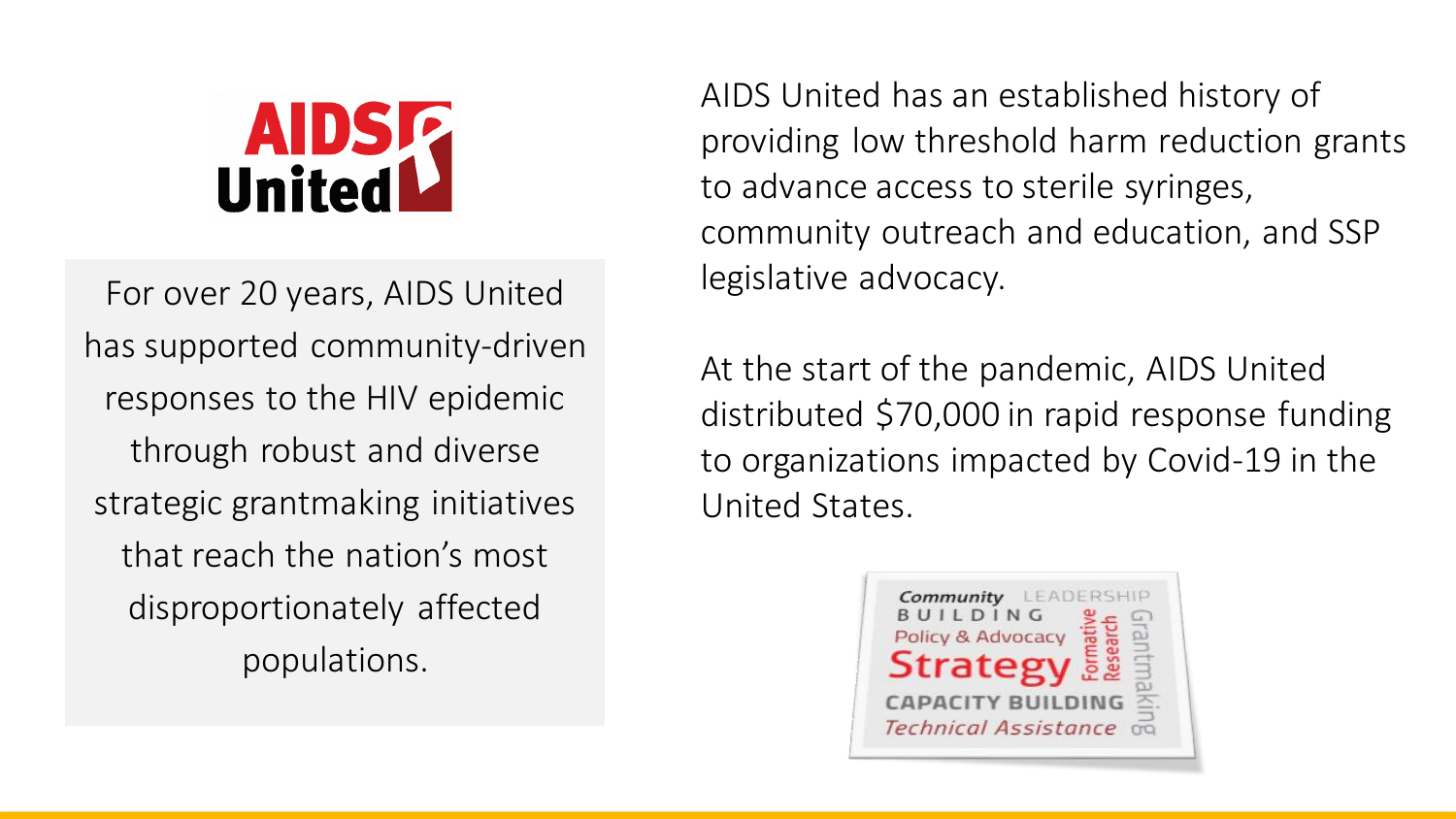### Project Overview

In partnership with AIDS United, NASTAD aims to provide implementation funding to support SSPs to expand and ensure continuity of operations to scale-up COVID-19 vaccination and education, while also maintaining harm reduction and infectious disease prevention, including HIV and viral hepatitis, services and referral for SUD treatment.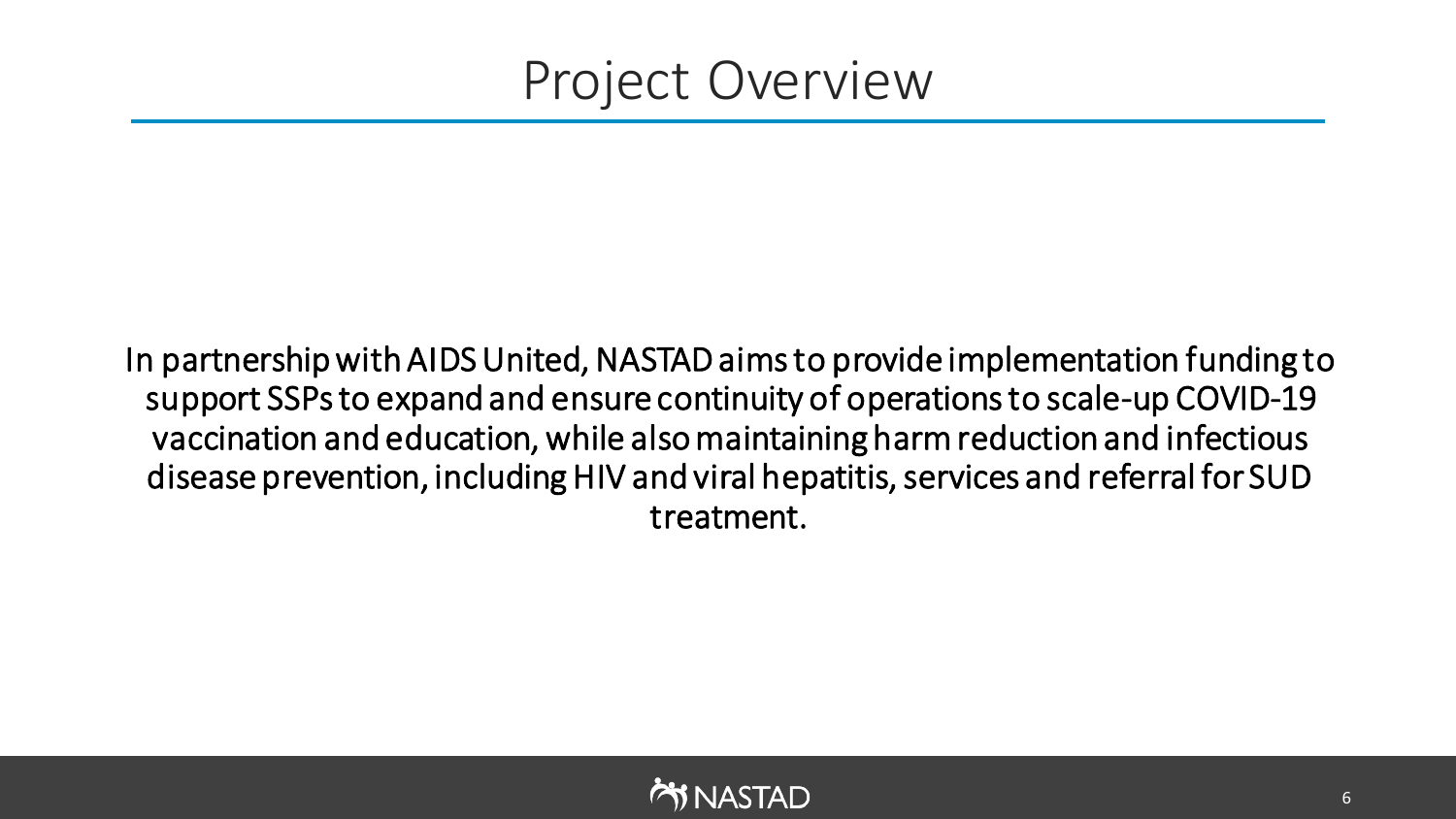### Project Aims

- Engage SSPs in COVID-19 vaccination planning, outreach, and delivery efforts within jurisdictions.
	- Enable SSPs to educate their clients/communities about COVID-19 vaccine, promote vaccination, and address hesitancy issues.
	- Support SSPs to partner with existing vaccination providers to effectively reach PWUD or to become vaccination providers, receive vaccine supply from jurisdictions, and offer co-located COVID-19 vaccination.
- Build SSP capacity and infrastructure that supports COVID-19 vaccination efforts while delivering effective harm reduction and infectious disease prevention services for people who use drugs
	- Assist in development of long-term capability of SSPs to serve as vaccination providers for COVID-19, hepatitis A/B, seasonal influenza, and other vaccines.
	- Support core SSP operations related to infectious disease prevention and control through supporting space, staff, and supply needs (as permittable under federal law) without which reaching this population to provide immunization services would not be possible.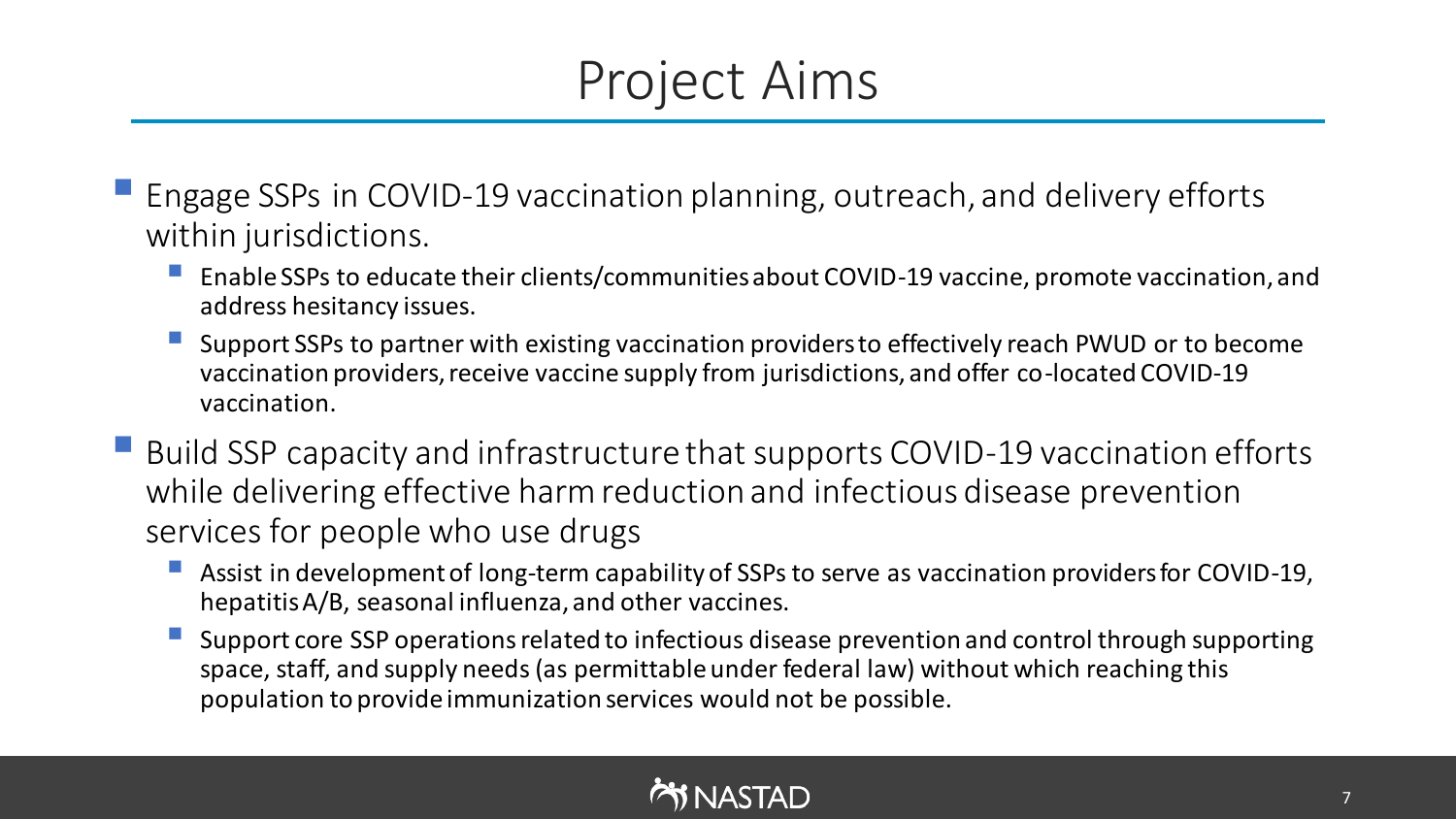### Primary Intended Outcomes

- **E** Increased Engagement of Public Health Systems and SSPs
- Capacity-Building on COVID-19 and Expanded Adult Vaccination Services in SSPs
- Increased Financial Resources for SSPs to engage in COVID-19 Education, Vaccination, and to Address Vaccine Hesitancy among PWUDs and Unstably Housed Individuals
- **Evaluation of SSP Vaccination Programs and Services and Developing Best Practices** and Lessons Learned on creating expanded COVID and other adult vaccination services in SSPs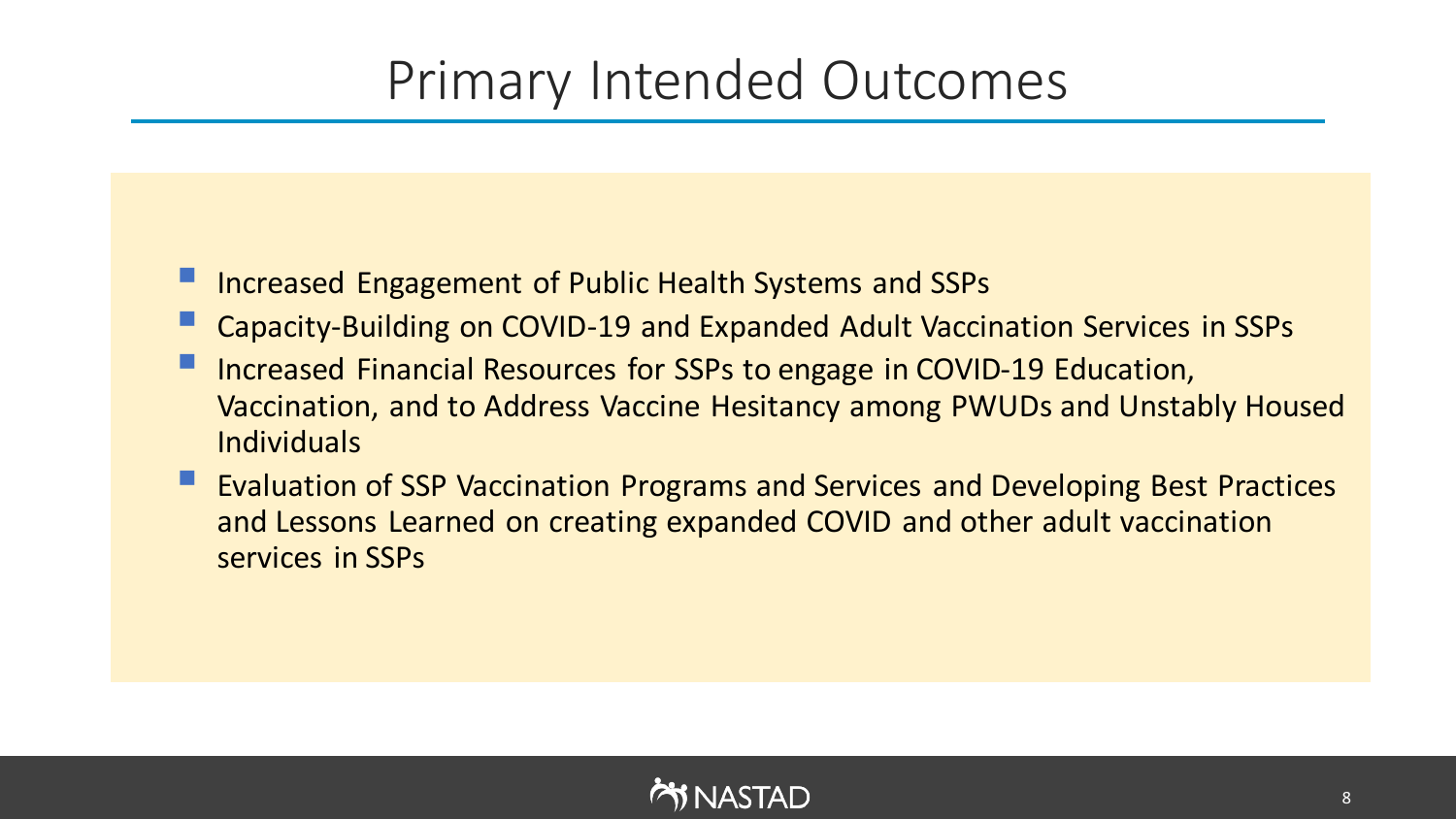

**Provide general education and create TA resources related to increased vaccination services, awareness, and capacity in SSPs.**

•Available to the general public, SSPs, and harm reduction programs across the country

**Award 50-70** low threshold **grants to SSPs to increase capacity and provide** COVID-19 **and other** Vaccine **education and referral to services.**

•Awards will range between \$50,000 - \$100,000 per site for the project period

**Award 6 selected SSP sites to create a COVID-19 Vaccination Services Demonstration Project to increase** COVID-19 **and general vaccination services.** •Awards will be \$200,000 per site for the project period

**Award 2 selected SSPs, or drug user health sites, to create Enhanced SSP COVID-19 Vaccination Services and Expanded Adult Vaccination Demonstration Projects.** •Awards will be \$650,000 per site for the project period

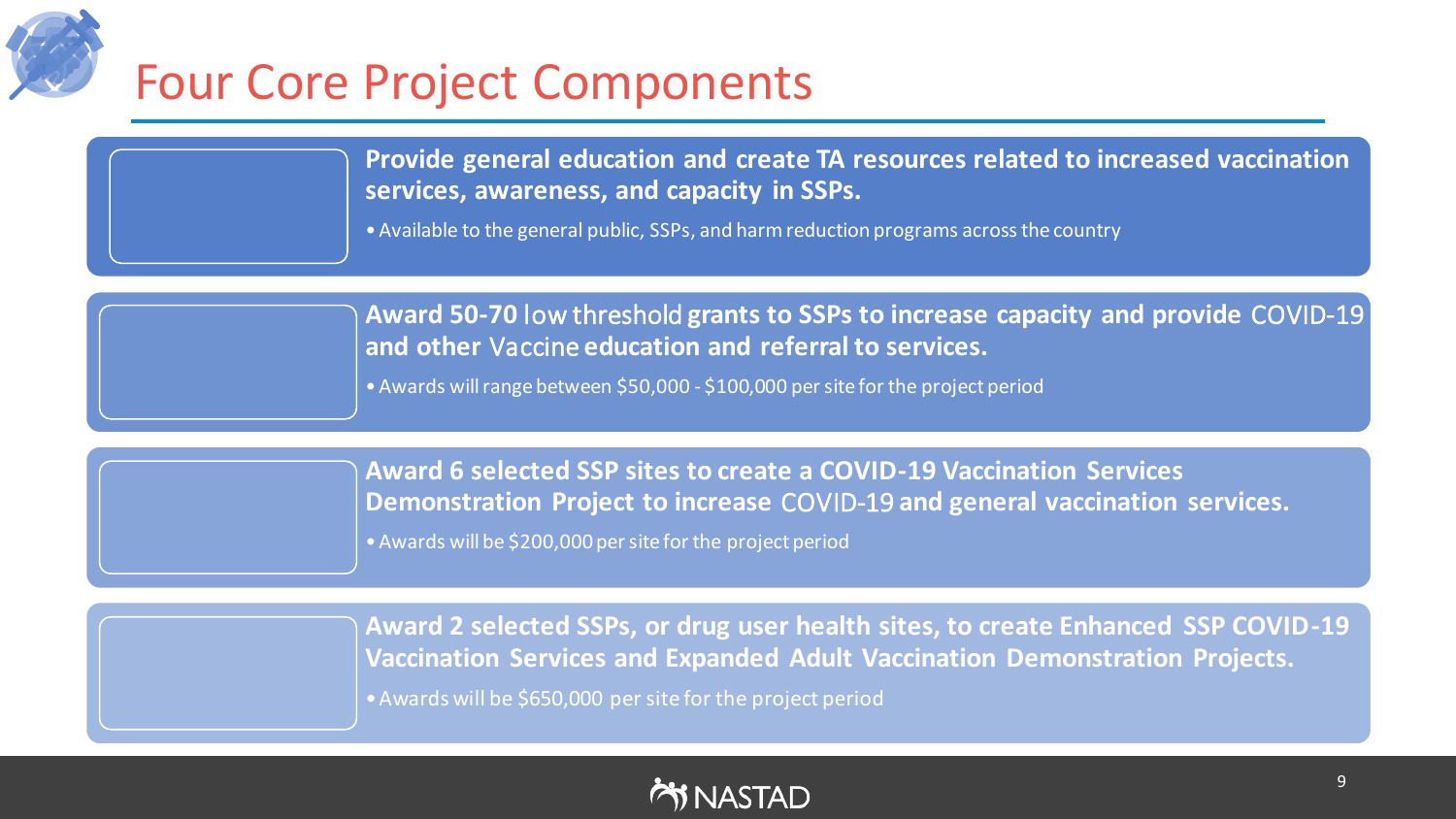### Core Project Component One

**Provide general education and create TA resources related to increased vaccination services, awareness, and capacity in SSPs.**

*Available to the general public, SSPs, and harm reduction programs across the country*.

**Project Details**

- Resources can include: COVID and general vaccination training curricula; general educational materials tailored to SSPs and PWUDs; best practice guides on participant navigation and referrals; strategies to address vaccine hesitancy among program participants, etc.
- Status of current/needed vaccine related educational materials and services within SSPs will be assessed within current SSP networks and in partnership with our external evaluation team
- Individual TA requests can be facilitated through the NASTAD Drug User Health and AU special project teams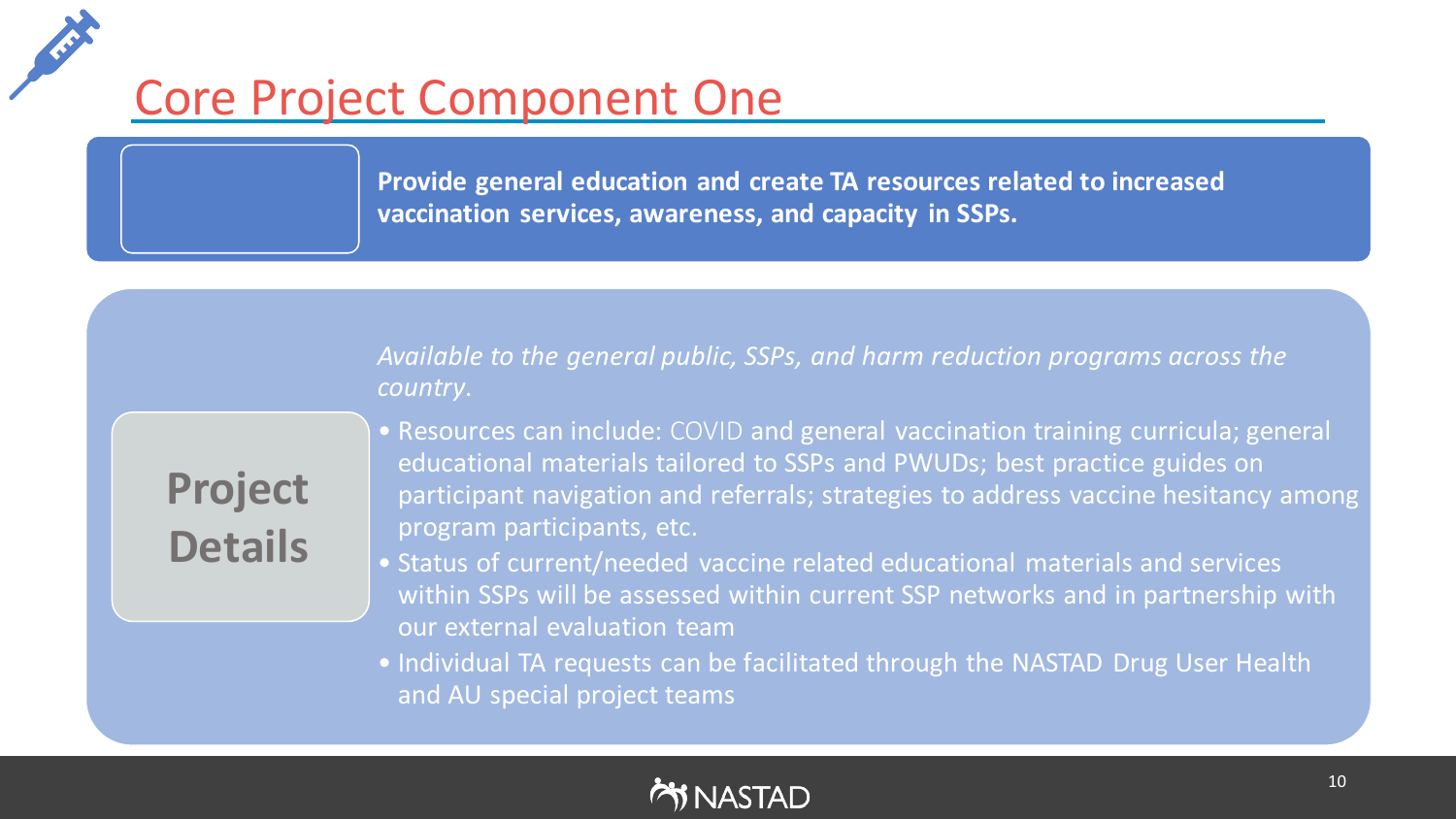### Core Project Component Two – Tier 1 Funding

**Award 50-70 low threshold grants to SSPs to increase capacity and provide COVID and other Vaccine education and referral to services.**

*Awards will range between \$50,000 - \$100,000 per site for the project period (1 year with expanded authority to extend its impact beyond the first year)*

#### **Rationale:**

-SSPs are vital frontline health services that are a critical touchpoint for PWUDs and those who are unstably housed

**Project Details**

**-**In order to effectively reach PWUDs with COVID vaccination services, education, and navigation within SSPs it is necessary to increase program capacity and staffing

-All sites will document and report on vaccination efforts, rates of vaccination for participants, either onsite or through referral, numbers of risk reduction counselling and COVID-related education, etc.

#### **Moving Forward:**

-Announcement of funding opportunity and walkthrough of RFP process and eligibility criteria -Volunteer Review panel will review and score based on all eligibility criteria

**RFP Application Details: no more than 6 pages excluding attachments and supporting documentation required.**

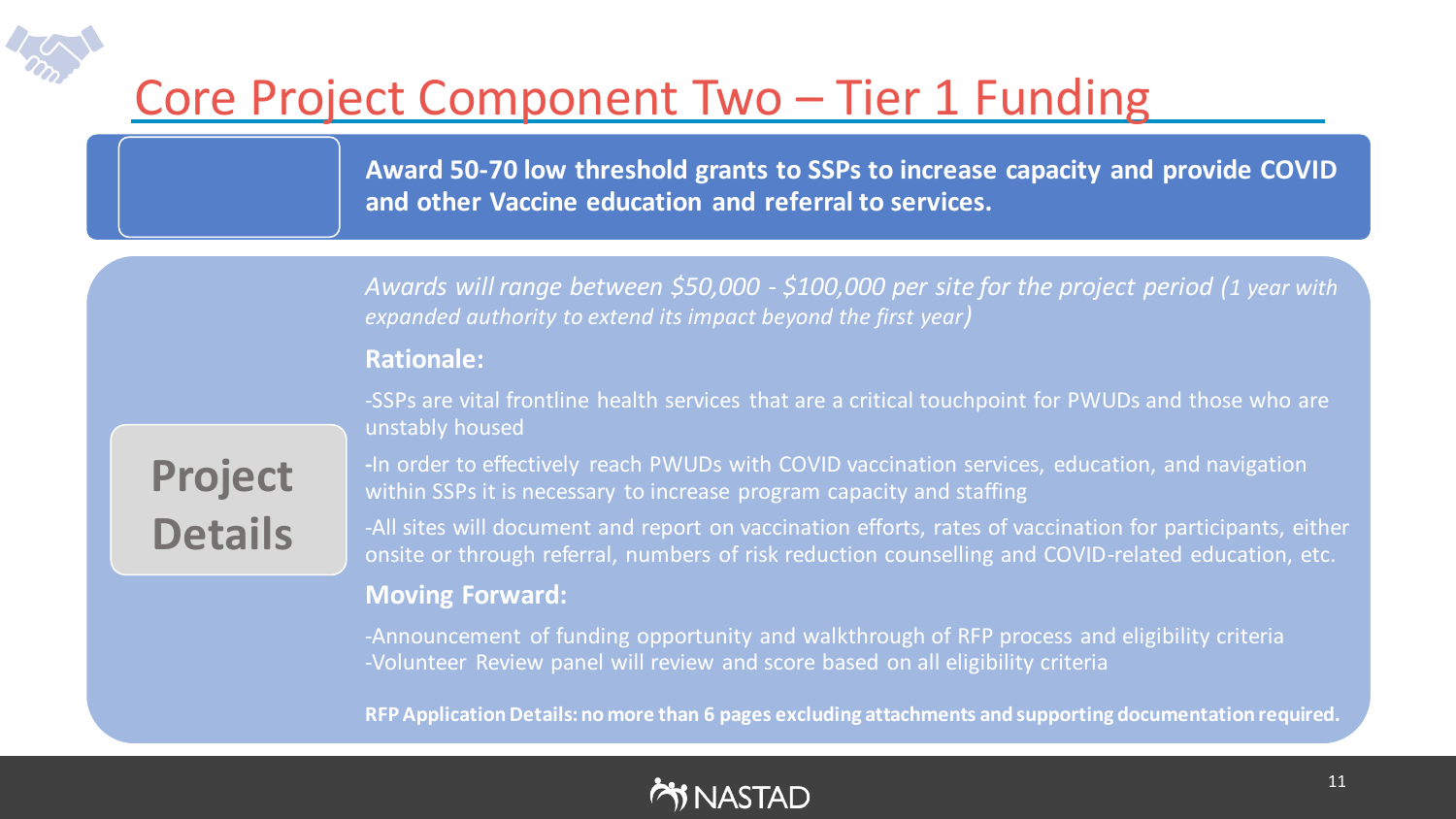### Core Project Component Three – Tier 2 Funding

**Award 6 selected SSP sites to create a COVID-19 Vaccination Services Demonstration Project to increase COVID and general vaccination services.**

*Awards will be \$200,000 per site for the project period (1 year with expanded authority to extend its impact beyond the first year)*

#### **Rationale:**

-SSPs vary in size, reach, and capacity and offer consistent referrals to other supportive services for medical and behavioral health issues

**Project Details**

-Create a COVID Vaccination Demonstration project within current SSPs to build onsite vaccination services, referrals to networks of community providers, and increased vaccine navigation for SSP participants and

-Document development of successful vaccination services and navigation, characteristics of effective programs, challenges/barriers/facilitators of program implementation and successes **Moving Forward:**

-Announcement of funding opportunity and walkthrough of RFP process and eligibility criteria -Volunteer Review panel will review and score based on all eligibility criteria

**RFP Application Details: no more than 6 pages excluding attachments and supporting documentation required.**

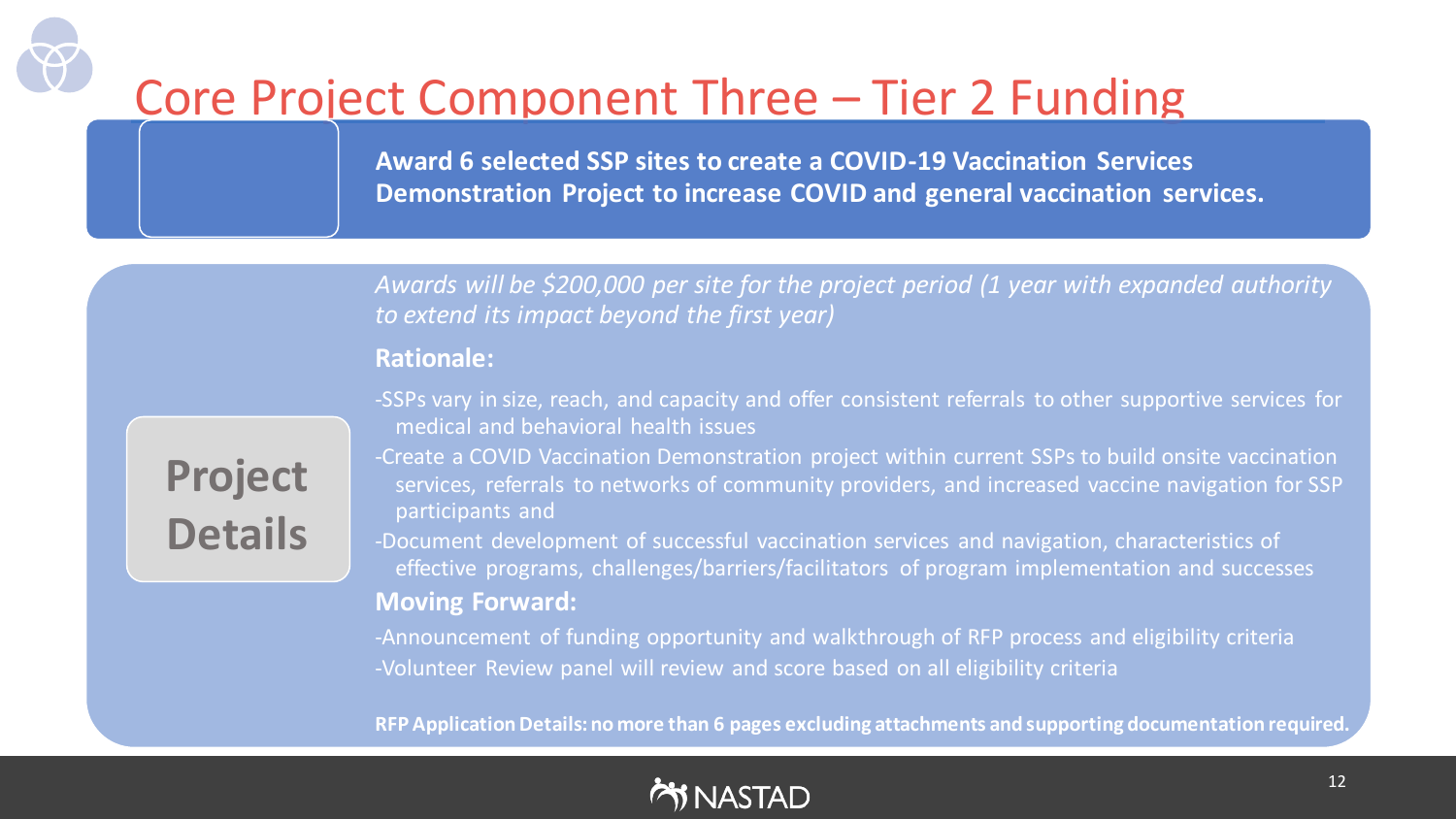### Core Project Component Four – Tier 3 Funding

**Award 2 selected SSPs, or drug user health sites, to create Enhanced SSP COVID-19 Vaccination Services and Expanded Adult Vaccination Demonstration Projects.**

*Awards will be \$650,000 per site for the project period (1 year with expanded authority to extend its impact beyond the first year)*

#### **Rationale:**

-Create an onsite Expanded Covid Vaccination Demonstration project within current SSP to create communities of learning and practice that can research/create model expanded COVID and other adult vaccination services, create replicable models/best practices, and provide academic detailing for other SSPs in increase onsite vaccination services in the future

**Project Details**

-Document development of model expanded SSP-vaccination programs, create resources related to creating/monitoring/evaluating expanded services, and provide TA to additional SSPs on expanded COVID and general vaccination services for program quality improvement

-Document number of infectious disease workforce working with SSPs trained in COVID-19 testing, vaccination, linkage to care, adverse event reporting, managing data, using IIS, and other SSPs reached by services

#### **Moving Forward:**

-Announcement of funding opportunity and walkthrough of RFP process and eligibility criteria -Volunteer Review panel will review and score based on all eligibility criteria

**RFP Application Details: no more than 12 pages excluding attachments and supporting documentation required.**

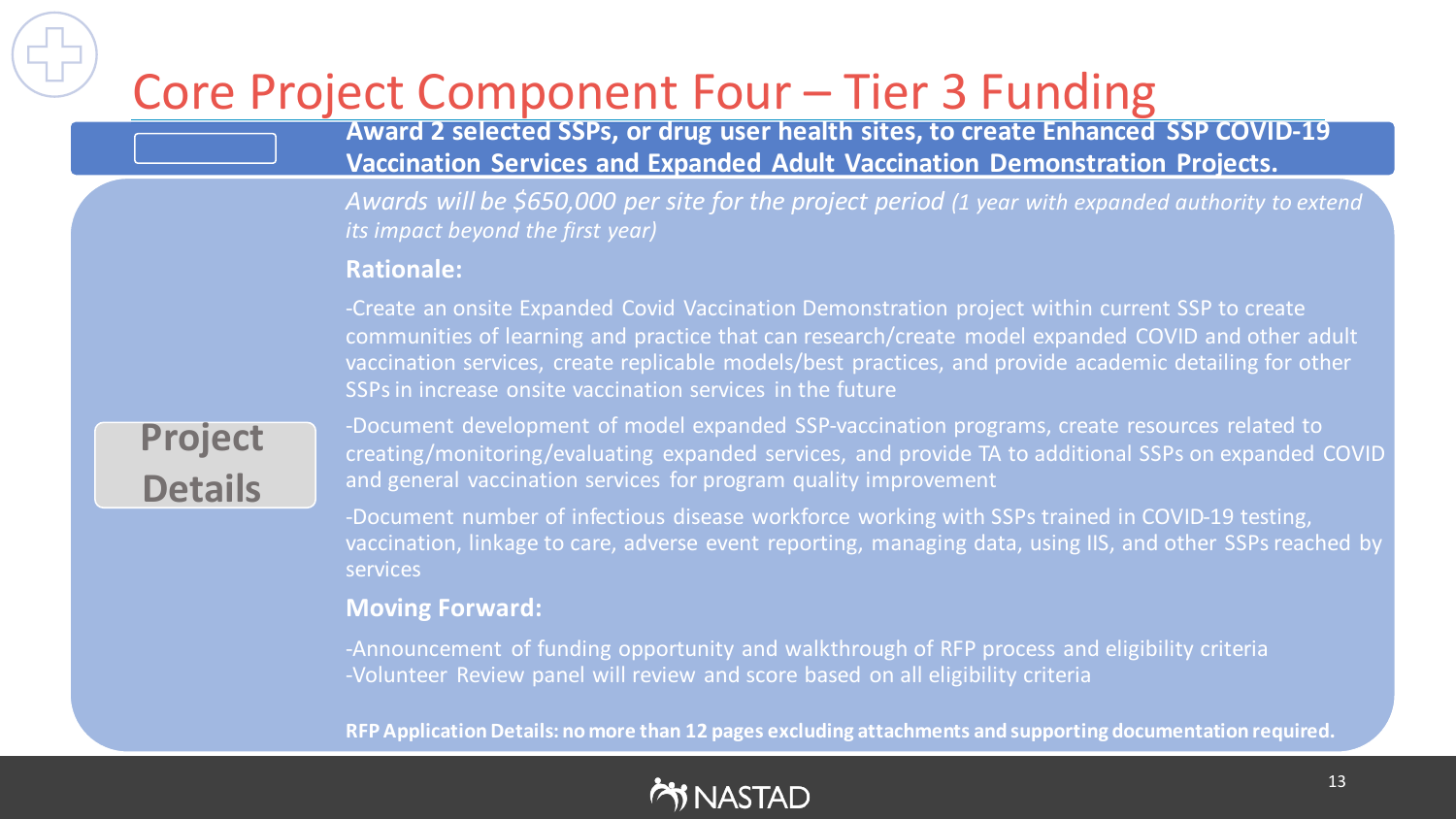### Project Timeline

**November 5, 2021** Request for Proposals Released

**November 12, 2021** Project Kickoff / Full Application TA Webinar

**November 18, 2021** Tier 1 Full Application TA Webinar

**November 29, 2021** Completed Application Due to AIDS United/NASTAD

**January 17, 2022** Notification of Funding Decision

**February 1, 2022** Grant Period Begins

**Throughout Grant Period** Monthly/Quarterly Reporting

**January 31, 2023** Grant Period Ends with expanded authority for NCE

**February 28, 2023** Final Report Due

#### **SNASTAD**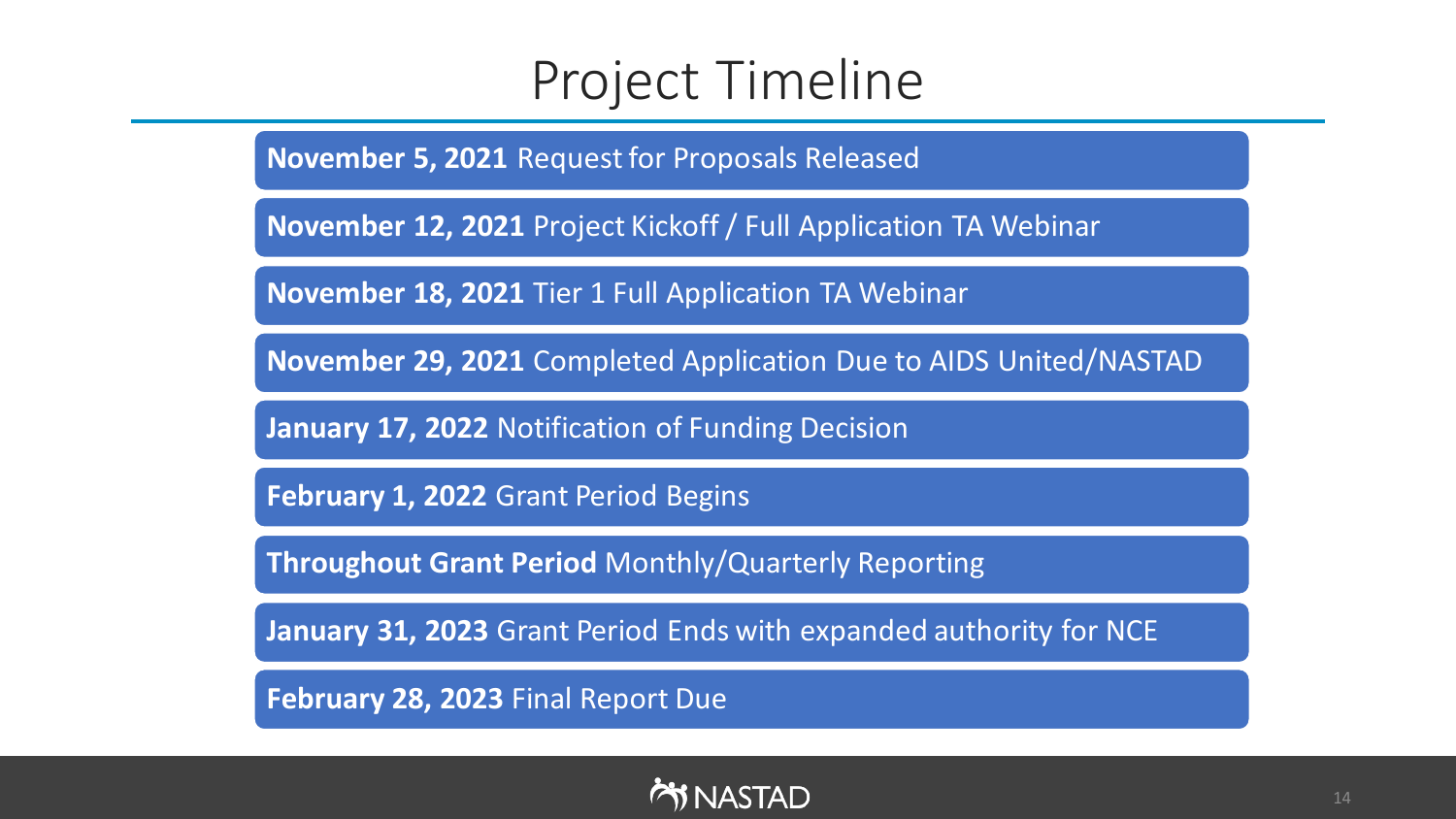# **Eligibility** Criteria

- **Vaccination Access –** All SSPs must be located in areas where accessing COVID-19 vaccination and other adult vaccination services is possible.
- **Determination of Need –** Programs must be located in a jurisdiction that has a determination of need concurrence from CDC (see more information and determination of need map here: [https://www.cdc.gov/ssp/determination-of-need](https://www.cdc.gov/ssp/determination-of-need-for-ssp.html)for-ssp.html). There are currently 44 states and DC, 1 tribal nation, and 1 territory with a determination of need in place.
- **Non-Profit Status** Applicants must be non-profit, tax-exempt organizations, per the guidelines set forth by the Internal Revenue Service (IRS) with proper 501(c)(3) status. Appropriate verification of this federal status will be undertaken by AIDS United/NASTAD before final grant decisions are made. Organizations or coalitions that do not hold 501(c)(3) status must have a fiscal sponsor.
- **Financial Stability** Organizations should be fiscally stable and viable prior to submission of the funding application. These funds are not intended to serve as a replacement for discontinued funding.
- **Funding Priorities** Proposed efforts must focus on 1) COVID-19 vaccination efforts for people who use drugs, and 2) syringe access direct services.
- **Grant Period** Applicant must be able to utilize the funds within a 12-month period beginning February 1, 2022, and ending January 31, 2023 (with expanded authority to extend its impact beyond the first year).
- **NOTE: Tiers 2 and 3 are cost-reimbursable grants so organizations will need to have resources on hand to accommodate the expenses for the first month, after which invoices can be submitted.**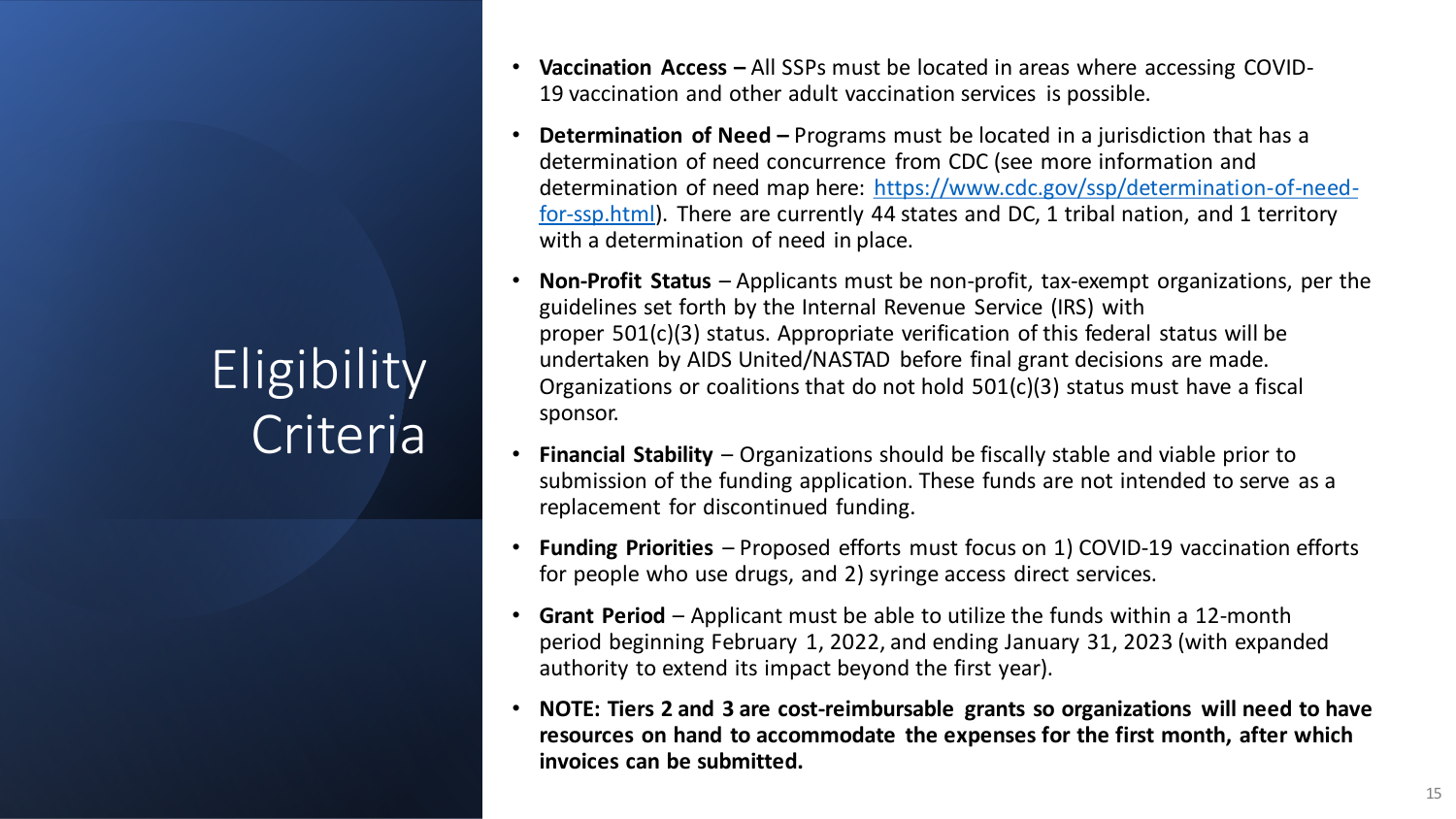## Application Components

- **Organization-Specific Questions**(e.g., organization type, descriptions, general population/geographic area served, etc. – more detail outlined in RFP)
- **Project-Specific Questions** (brief summary of project proposed)
- **Program Profile** (Organizational overview, #'s of participants, staffing, epidemiological profile, annual operating budgets, etc.)
- **Narrative –** This section should provide a comprehensive description of how your organization will implement the proposed intervention consistent with the program model, a summary of the benefits anticipated for your organization and clientele, and an overview of the agency's ability to successfully meet program expectations.
- **Attachments**
	- [Completed budget template.](https://www.nastad.org/sites/default/files/Uploads/2019/rfp-budget-template.xlsx) Do not use any budget form other than the one provided by NASTAD or AIDS United.
	- Organization's current annual operating budget, including expenses and income.
	- [Completed Organizational Representation Table.](https://www.nastad.org/sites/default/files/Uploads/2019/rfp-ssp-representation-table-2019.xlsx) Do not use any form other than the one provided by NASTAD or AIDS United.
	- **NOTE:** If awarded, organizations should be prepared to submit additional financial and organizational documentation outlined in the RFPs. This includes an annual audit, financial policies and procedures, organizational governance and roles, fiscal sponsorship agreements (if applicable), etc.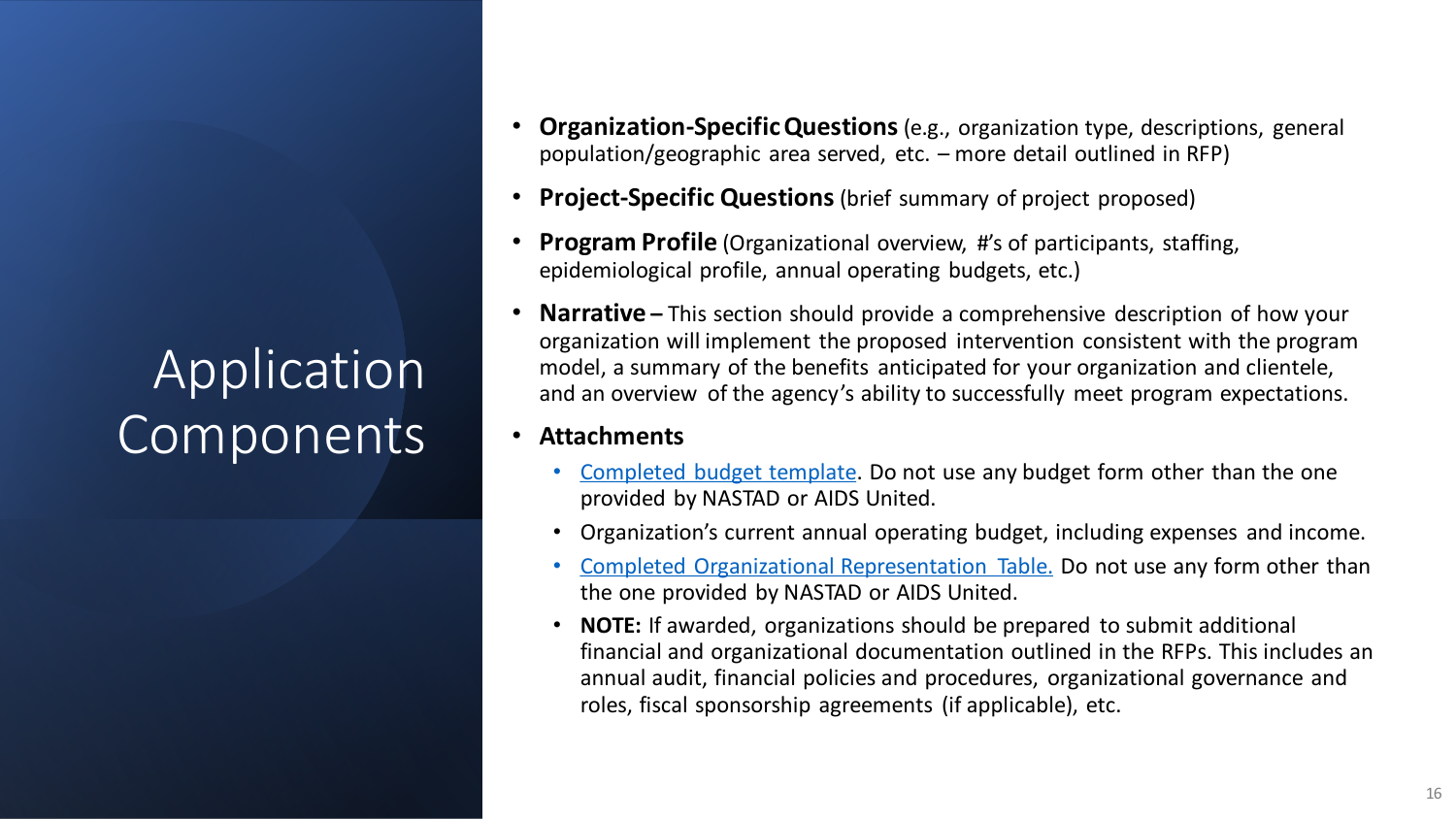# Application Submission Processes

• **Tier 1** – Applications for this funding opportunity must be submitted via AIDS United's online Grantee Community and are **due by 5:00 PM ET on November 29, 2021**. All components of your application must be submitted by this time. *If the application is submitted with any components missing, it will be deemed incomplete and will not be considered for a grant award.*

- Access the Grantee Community online at [www.aidsunited.force.com](http://www.aidsunited.force.com)
	- Applicants should send questions about navigating the Grantee Community to Shannon Wyss, Senior Grants Manager, at [swyss@aidsunited.org](mailto:swyss@aidsunited.org)
- AIDS United will host a technical assistance webinar, including the application process on November 18, 4-5 PM ET. Register for this webinar [here.](https://zoom.us/webinar/register/WN_Jtnspho4QuWmXa3ZR3FxcQ)
- **Tier 2**  Applications for this funding opportunity must be submitted to [druguserhealthta@nastad.org](mailto:druguserhealthta@nastad.org) and are due by 5:00 PM ET on November 29, 2021. Applications must be submitted in Word or PDF format, excluding budget related materials generated in Excel.
- **Tier 3**  Applications for this funding opportunity must be submitted to [druguserhealthta@nastad.org](mailto:druguserhealthta@nastad.org) and are due by 5:00 PM ET on November 29, 2021. Applications must be submitted in Word or PDF format, excluding budget related materials generated in Excel.